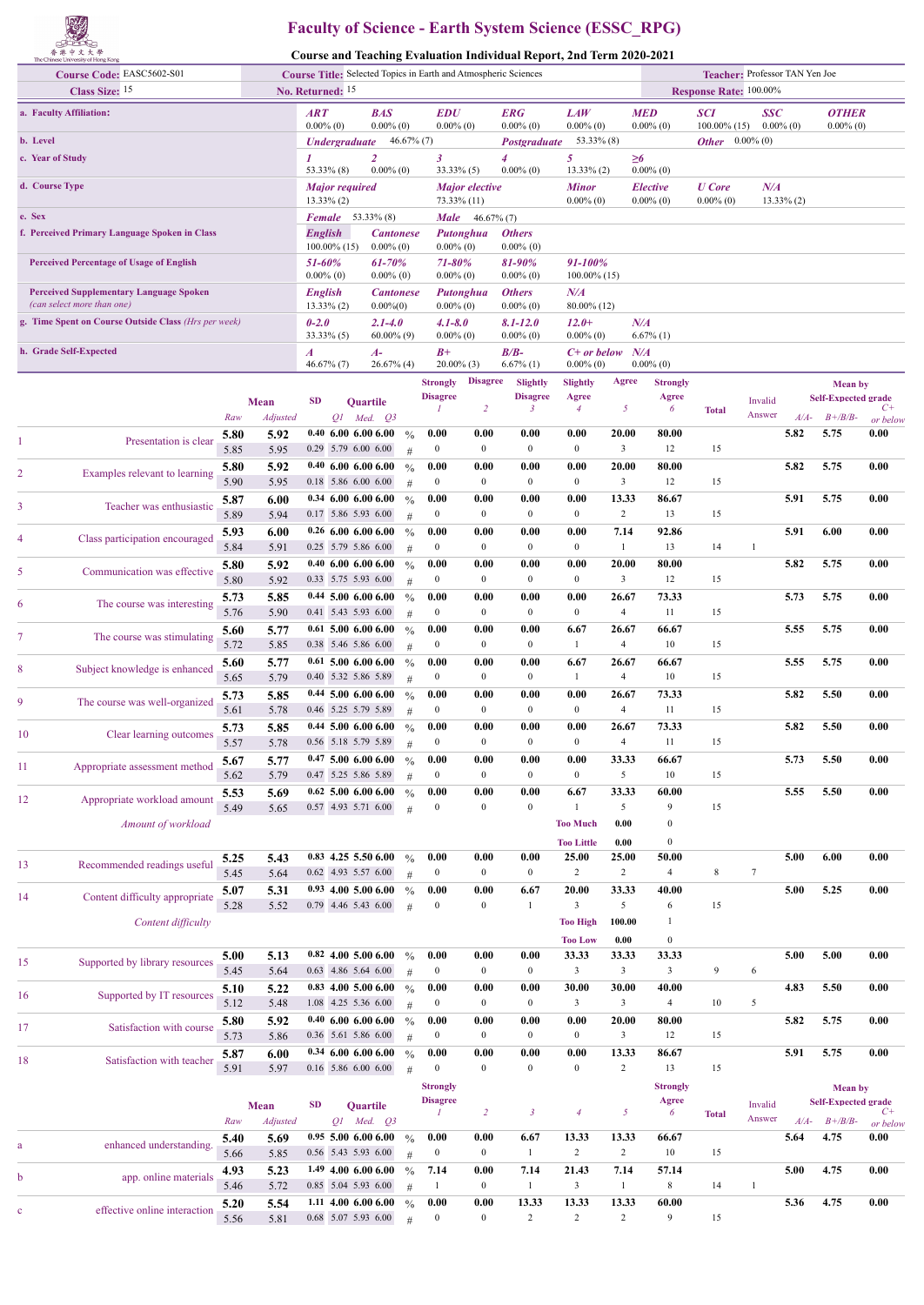## **Faculty of Science - Earth System Science (ESSC\_RPG)**

**Course and Teaching Evaluation Individual Report, 2nd Term 2020-2021**

| THE CHINESE OTHERS OF LIVING AND N |                      |                       |  |
|------------------------------------|----------------------|-----------------------|--|
| Course Code: EASC5602-S01          | <b>Course Title:</b> | Teacher.              |  |
| <b>Class Size:</b>                 | No. Returned         | <b>Pesponse Rate:</b> |  |
|                                    |                      |                       |  |

**Notes** 1. 'Invalid answers' include (a) non-response and (b) selection more than one category. All other data are considered valid answers.

2. For each numbered question, top row (not shaded) reports **Course Statistics**, bottom row (shaded) reports **Departmental/Programme/School/College Statistics**.

3. Definitions: (a) **Raw Mean:** mean based on all valid answers (b) **Adjusted Mean**: Mean with bottom 10% valid answers removed; (c) **SD**: Standard Deviation;

(d) **Q1**: 25th percentile; **Med.**: Median; **Q3**: 75th percentile; (e) #: number of respondents selecting the respective category; (f) **%**: percentage of # divided by number of valid answers;

(g) **Total**: total number of valid answers; (h) **Mean by Expected Grade**: Raw mean based on responses of students expecting the corresponding grade.

All statistics, except adjusted means, are compiled based on valid answers.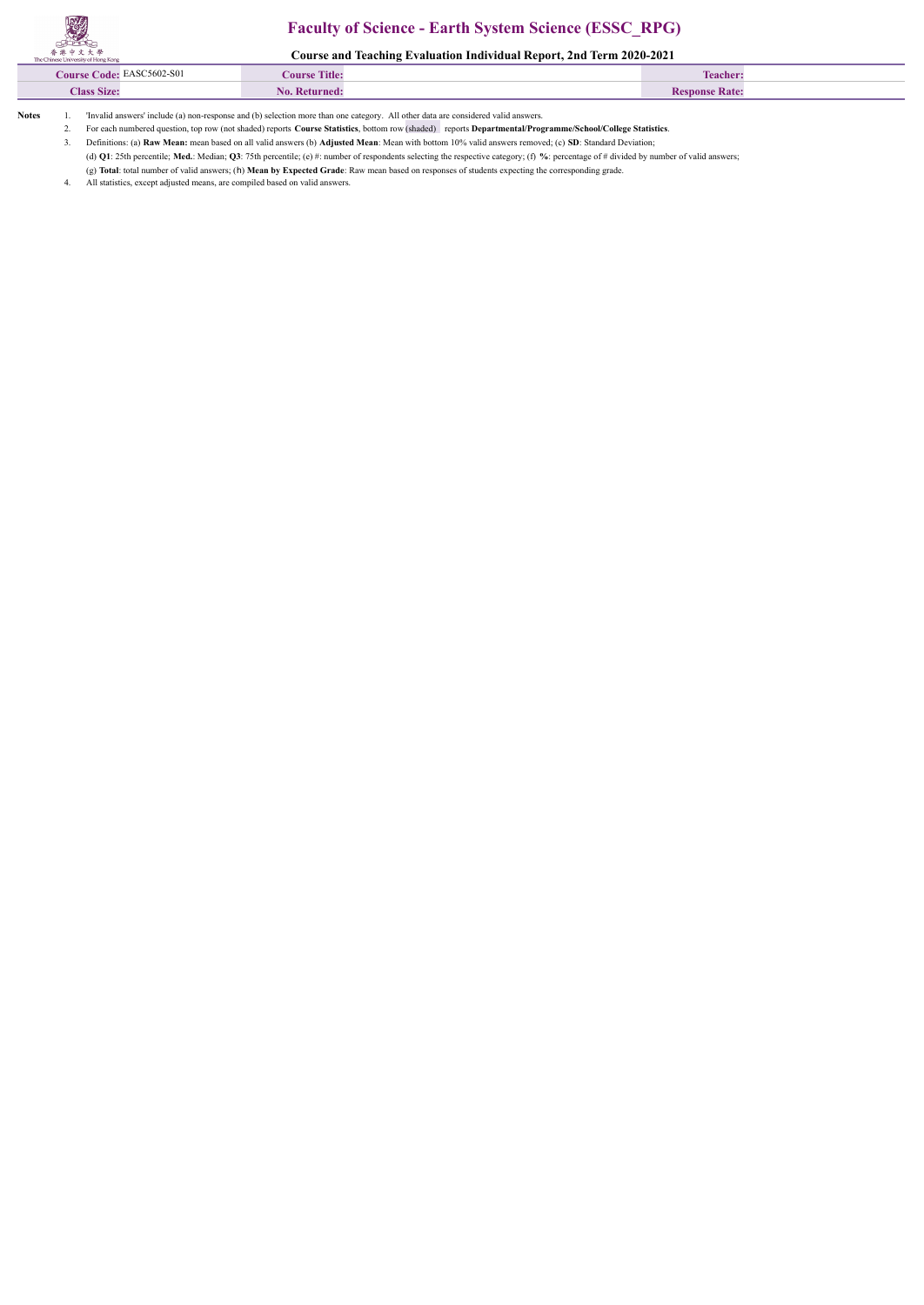| No.            | d) Under the limitation of the currently<br>adopted system, what are some good | e) Under the limitation of the currently adopted<br>system, in what ways could the online teaching of | <b>Comments on the Course:</b>                                                  | Comments for the Teacher:: (1) Professor TAN Yen<br>Joe |
|----------------|--------------------------------------------------------------------------------|-------------------------------------------------------------------------------------------------------|---------------------------------------------------------------------------------|---------------------------------------------------------|
|                | features of the online teaching of this                                        | this course be improved on?                                                                           |                                                                                 |                                                         |
|                | course?                                                                        | 在現行系統的限制下,本科的網上教學有甚麼能                                                                                 |                                                                                 |                                                         |
|                | 在現行系統的限制下,本科的網上教學有                                                             | 改善的地方?                                                                                                |                                                                                 |                                                         |
|                | 甚麼優點?                                                                          |                                                                                                       |                                                                                 |                                                         |
|                |                                                                                |                                                                                                       |                                                                                 |                                                         |
|                | No difference.                                                                 | no                                                                                                    | Nice!                                                                           | Good lecture                                            |
|                | There are many good features in this course                                    | We should have a clear outline at the start of the                                                    |                                                                                 | Prof always tried his best to explain each topic        |
|                | such as                                                                        | semester and each topic should be interlinked with                                                    |                                                                                 | with proper explanations and examples.                  |
|                | 1) Friendly environment                                                        | the next one.                                                                                         |                                                                                 | Interaction between teacher and students was so         |
|                | 2) Question & Answer sessions                                                  | It will be better if the teacher leaves some questions                                                |                                                                                 | nice and encouraged us to ask questions and             |
|                | 3) Student Presentation                                                        | at the end of class for the next class. It will help                                                  |                                                                                 | understanding the basic concept.                        |
|                | 4) well use of Ureply                                                          | students to connect each topic and enhance the                                                        |                                                                                 |                                                         |
|                | 5) General introduction of all the volcanoes                                   | understanding with a clear idea.                                                                      |                                                                                 |                                                         |
|                | through volcano of the week                                                    |                                                                                                       |                                                                                 |                                                         |
|                | Plenty of interaction between students.                                        | No idea.                                                                                              | Interesting and inspiring.                                                      | Wise and broaden knowledge.                             |
|                | Trained students' ability in literature reading,                               |                                                                                                       |                                                                                 |                                                         |
|                | oral presentation, and information                                             |                                                                                                       |                                                                                 |                                                         |
|                | synthesizing.                                                                  |                                                                                                       |                                                                                 |                                                         |
| $\overline{4}$ |                                                                                |                                                                                                       | It would be great if a volcano field trip can be                                | Very fun learning volcanoes with Yen Joe.               |
|                |                                                                                |                                                                                                       | offered.                                                                        |                                                         |
|                |                                                                                |                                                                                                       | reading many papers                                                             | very nice!                                              |
| 6              |                                                                                |                                                                                                       | Very organized course                                                           | Handsome guy :0)                                        |
|                |                                                                                |                                                                                                       | expend our understanding and scope of solid                                     | could play more active role in modulating the           |
|                |                                                                                |                                                                                                       | earth science                                                                   | discussion, with encouraging more students to           |
|                |                                                                                |                                                                                                       |                                                                                 | discuss instead of the presentor answering the          |
|                |                                                                                |                                                                                                       |                                                                                 | <b>auestions</b>                                        |
| $\overline{7}$ | Recorded material                                                              | up to the mark already                                                                                | satisfied                                                                       | Very good in explaining and well prepared for the       |
|                |                                                                                |                                                                                                       |                                                                                 | class.                                                  |
| $\bf 8$        |                                                                                |                                                                                                       | weird discussion atmosphere and directions                                      | very passionate in teaching and very clear              |
|                |                                                                                |                                                                                                       |                                                                                 | instruction                                             |
| 9              | using online learning can encourage student                                    | some students might not turn on camera while                                                          | this course is very useful for student to develop                               | very helpful and encouraging                            |
|                | to ask more questions                                                          | others are presenting, which makes the presenters                                                     | a sense to ask question                                                         |                                                         |
| 10             | There are few responses sometimes                                              | feel awkward                                                                                          | know more about volcanoes                                                       | always give encouraging feedback                        |
|                |                                                                                |                                                                                                       |                                                                                 | thank you                                               |
|                |                                                                                |                                                                                                       | enhance skills of presentation and making<br>PowerPoint                         |                                                         |
| 11             |                                                                                |                                                                                                       |                                                                                 |                                                         |
|                | doing polls, able to revise the recordings                                     |                                                                                                       | Able to learn many perspectives about<br>volcanoes and facilitate self-learning | Humorous guy :)                                         |
| $12$           | can motivate students speak up                                                 |                                                                                                       |                                                                                 |                                                         |
|                |                                                                                |                                                                                                       |                                                                                 |                                                         |